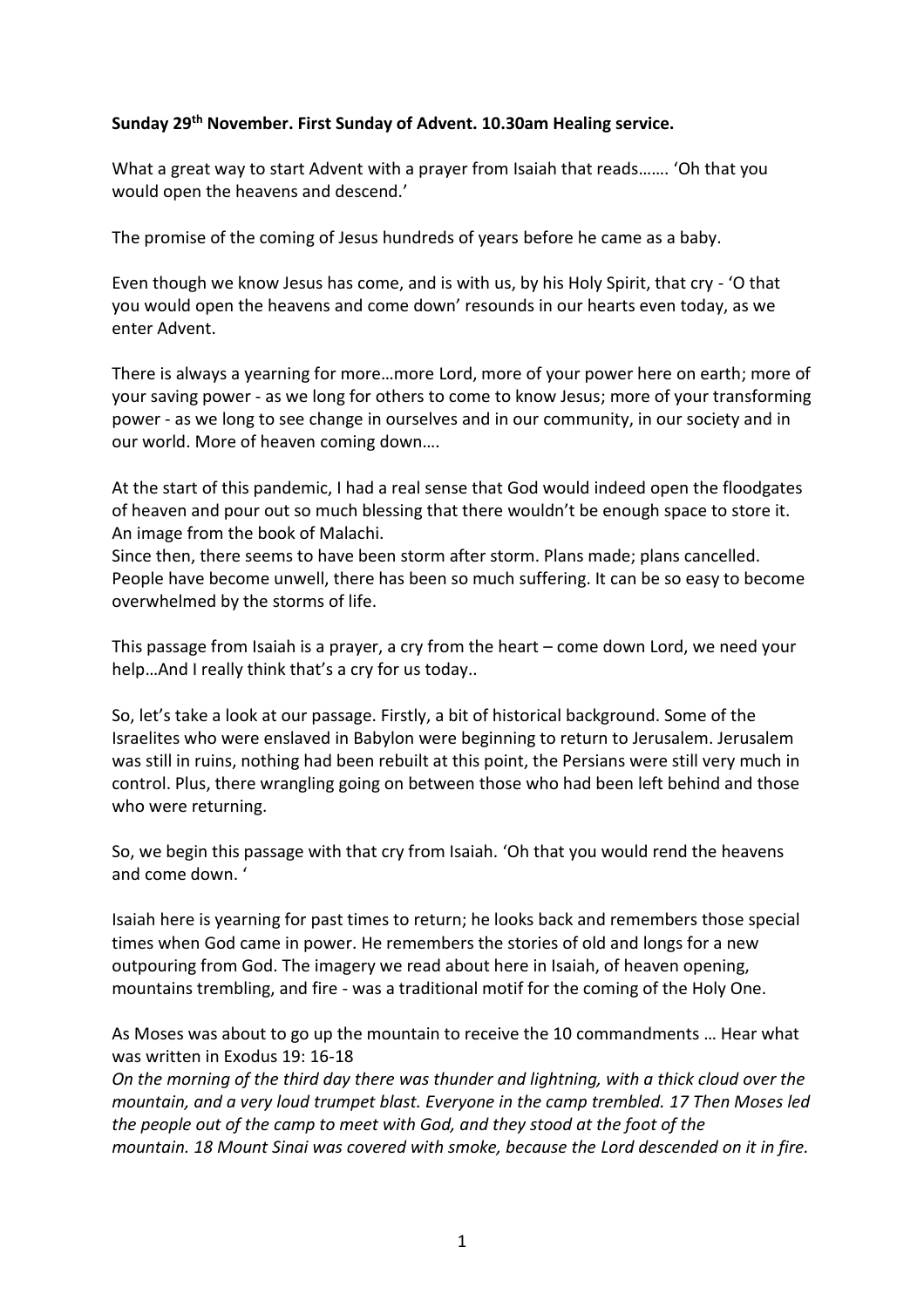*The smoke billowed up from it like smoke from a furnace, and the whole mountain trembled violently.*

At the dedication of the first temple, the grand temple of Solomon, the glory of the Lord fell, We read in 2 Chronicles 7:1-3

*When Solomon finished praying, fire came down from heaven and consumed the burnt offering and the sacrifices, and the glory of the Lord filled the temple. 2 The priests could not enter the temple of the Lord because the glory of the Lord filled it. 3 When all the Israelites saw the fire coming down and the glory of the Lord above the temple, they knelt on the pavement with their faces to the ground, and they worshipped and gave thanks to the Lord, saying, 'He is good; his love endures for ever.'*

The presence of God meant everything to Isaiah, and had been everything to the Israelites, but somehow, they seemed to have lost it. God's glory was not seen. It was as if God was on mute. Being in exile and with the destruction of the temple - it was as if God was no longer present with them….and Isaiah was crying out for the people….crying out to God to reveal himself in glory again.

Do you know the power of God's presence with you today, or do you feel, perhaps, like God is on mute? Or maybe somewhere in the middle?

But was God really **not** with the Israelites in exile? Had God really withdrawn from them? If we read on in Isaiah, it suggests that for the Israelites, it wasn't that God was no longer present –it was more that the people had forgotten who he was.

In verse 4 it says God had not been talked about – *no one has heard and no ear perceived.* God had not been looked for – it says *no eye has seen.* And verse 7 it says they'd stopped praying -–' *no one calls on your name'*.

**They** had forgotten God and not the other way round…They weren't following his ways, anymore. They weren't waiting expectantly for God.

And what happens if we forget about God, if we don't seek him regularly, if we don't read his word or worship or pray to him…? We fall away, we grow cold, but worse than that, we no longer do things God's ways but go our own way.

When we stop saying 'Thy kingdom come'…we stop asking for 'Thy will to be done'… They are inextricably linked. The more we seek God the more we find him. When God doesn't seem to act, maybe we need to look at where we are with Him.

Isaiah puts it these terms in verse 5: They sinned against God, that they had all become like filthy rags and dried up and not looking to the Lord. Sin is just turning away from the Lord, away from following his plan, which in turn causes harm to ourselves and to others. The Israelites had turned away to such an extent that Isaiah wondered.

How could a holy God live among such sinful people at all? How then could they be saved?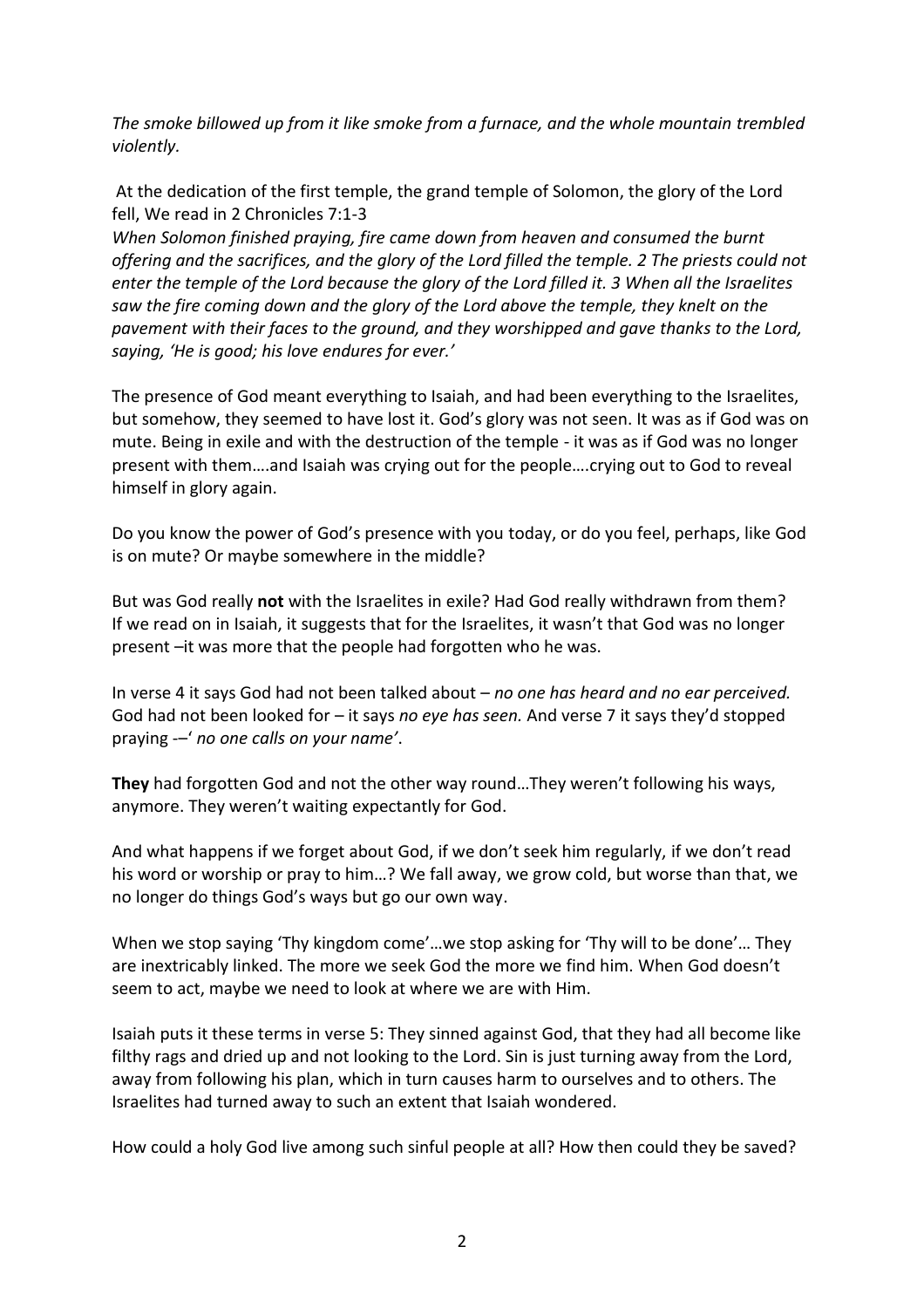Isaiah prays that the Israelites would turn away from their sins by remembering God – you see they weren't even thinking about God at all – they did not see him either as a vengeful God or a saving God –it was as if he were no longer relevant to their lives. It's very hard to see God when you're looking in the other direction.

Now you, wonderful people, you who are listening this morning or reading this sermon, you are seeking God, wanting to know more about this God we worship.

Verse 5 reassures us that the Lord '*comes to the help of those who gladly do right, who remember your ways.'*

But there are many who, like the Israelites, do not seek God, are not even thinking about the possibility of there being a God, or have decided that God is boring, untrue and irrelevant.

We need to refill ourselves with the truth and reimage our understanding of God, so that others may see that he is indeed exciting, he is true, and he is relevant to our everyday lives, today.

And fortunately, Isaiah helps us by reminding us of two most profound things about God.

Firstly – he says in verse 8 ' *yet you Lord are our Father'*

Isaiah knew God, he knew God as Father. A loving heavenly Father, who was not on mute, he was always there, always loving, always good and always longing for his people to come back to him. Those who know God, through Jesus, **have** a loving heavenly father. Whatever our experience of an earthly father – God is always there for us, always loving, always good and always longing for us to be with him.

There's a fairly modern worship song called 'Good, Good Father', which you may like to have a listen to – just search 'Good Good Father' on YouTube. It goes like this

I've heard a thousand stories Of what they think You're like But I've heard the tender whisper Of love in the dead of night You tell me that You're pleased And that I'm never alone

You're a Good Good Father It's who You are And I'm loved by You It's who I am

For those who know Jesus, we have a good, good father who loves us. For those who don't know Jesus – well they're missing out on knowing God as Father, God as their rock, their source of love and hope. Lt's share the Good news of God as father.

The second profound statement Isaiah makes about God is that

*We are the clay, you are the potter.*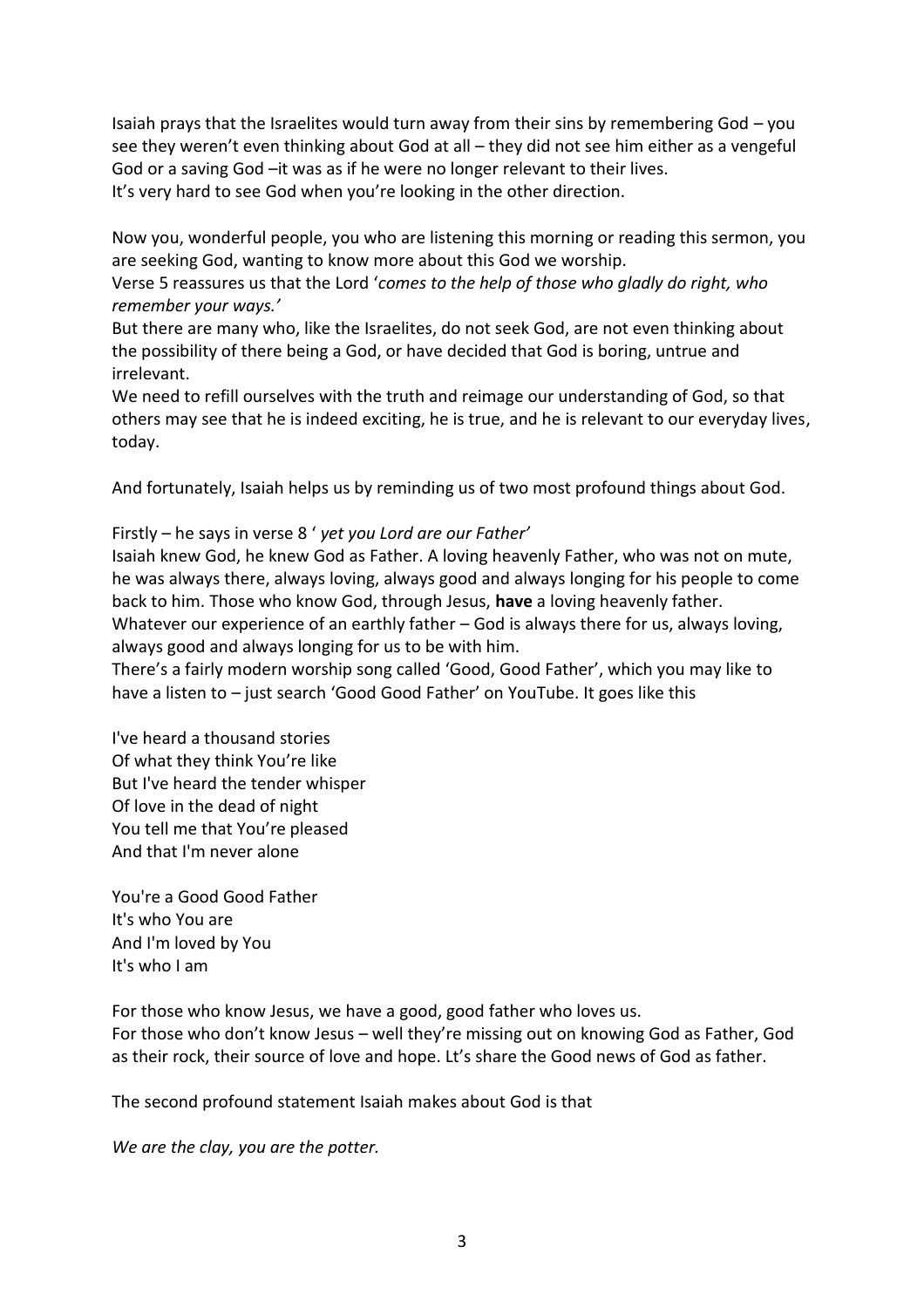This imagery of God as the Potter that gently moulds is seen throughout scripture. Right back at the beginning in Genesis 2:7 God formed man out of the dust of the ground.

God physically shaped Adam from the clay of the earth and breathed life into him.

In the book of Jeremiah, 18:1-6 says

*The word that came to Jeremiah from the Lord: "Arise, and go down to the potter's house, and there I will let you hear my words." So, I went down to the potter's house, and there he was working at his wheel. And the vessel he was making of clay was spoiled in the potter's hand, and he reworked it into another vessel, as it seemed good to the potter to do.*

An image of God remodelling the clay.

That imagery extends into the New Testament where the Apostle Paul refers to our bodies as being jars of clay in 2 Corinthians 4:7

*<sup>7</sup> But we have this treasure in jars of clay to show that this all-surpassing power is from God and not from us.*

But let's just spend a moment thinking what it means that we are clay in the hands of the Potter. Let me suggest a couple of ideas…

**Firstly,** it acknowledges God's handiwork as the master Potter and creator of our physical body. We were made by God. We are not just a random chance event. As it says in Psalm 139 *'For you created my inmost being; you knit me together in my mother's womb. I praise you because I am fearfully and wonderfully made.* God made you and he delights in you.

**Secondly,** it recognises that God has the power to mould us. More than that, we have a God who wants to mould us. He doesn't want to leave us as a lump of clay, but his love for us, means that he wants to mould us into his divine image and likeness. As Paul says, We are being transformed from glory to glory. He wants to mould us into the person he always intended us to be - slowly, surely and yes sometimes painfully, but he takes our fallenness and, our imperfections and transforms each and every part of us, he moulds us, he shapes us, he breathes new life into us.

And he wants to mould our minds, our hearts, and our bodies

He wants to mould our **minds**, so we think differently about things. Our minds moulded to see things, as if through the eyes of Jesus. When we are hurt by someone – we actively choose to turn the other cheek. When someone upsets us – we choose to forgive them rather than take revenge We actively seek out injustice and consider what we can do. We actively look for the poor and marginalised and think how to help. Like Jesus, We actively seek the Father' will.

And He wants to mould our **hearts** - to soften us and make us more compassionate. To help us stop judging others and spend more time listening instead. To help us put the concerns of others before our own. God moulds our hard hearts into hearts that are loving, joyful, peaceful, patient, kind, good, faithful, gentle and self-controlled.